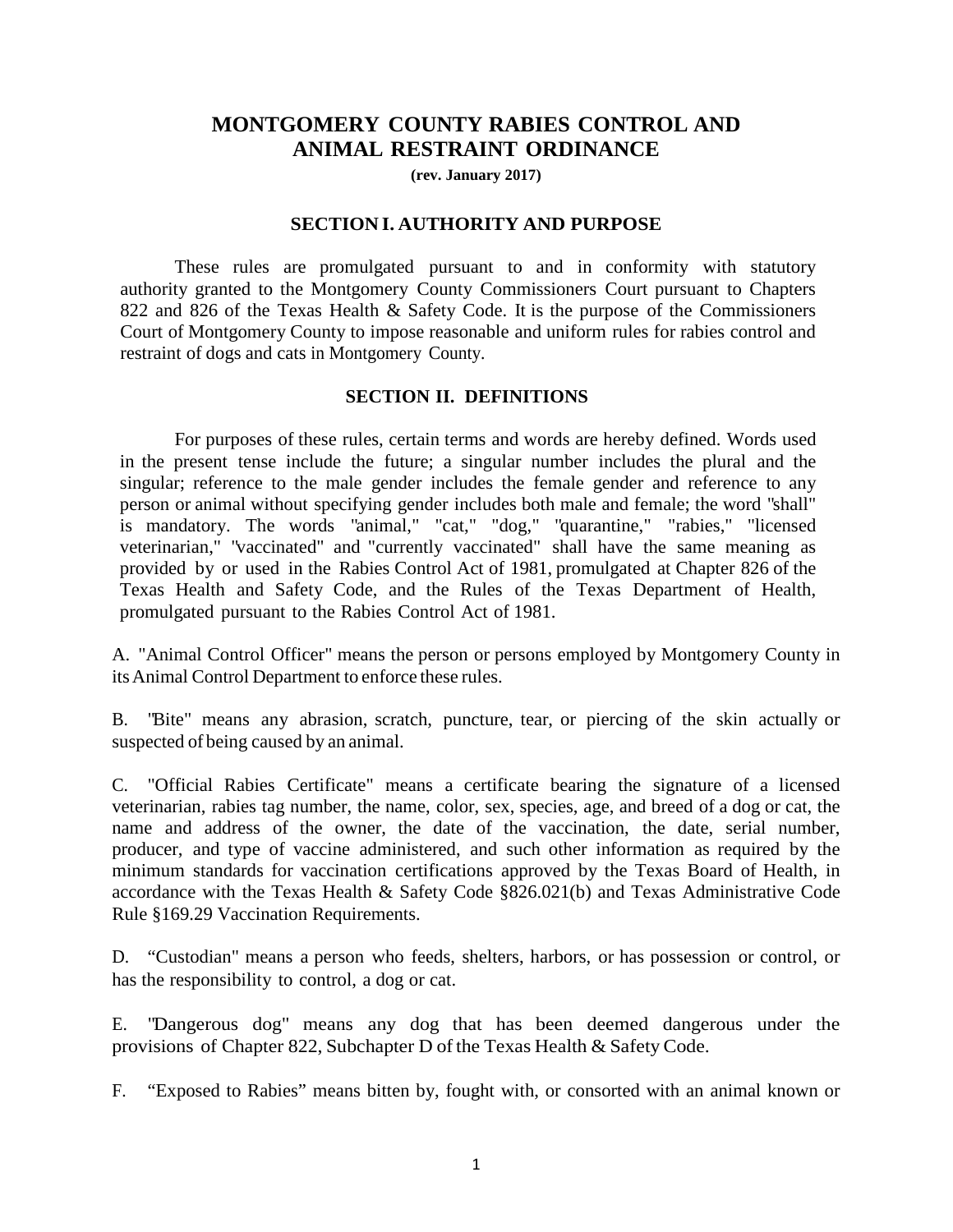suspected to have rabies or showing objective symptoms of rabies.

G. "Feral Cat" means a descendant of a domesticated cat that has returned to the wild. It is distinguished from a stray cat, which is a pet cat that has been lost or abandoned, while feral cats are born in the wild. The offspring of a stray cat can be considered feral if born in the wild.

H. "Impound" means apprehend, catch, trap, net, tranquilize, or confine.

I. "Impounding facility" means any premises designated by Montgomery County for the purpose of impounding, destroying, or caring for animals found in violation of these rules.

J. "Local Rabies Control Authority" means the person duly appointed by the Montgomery County Commissioners Court to supervise the enforcement of these rules.

K. "Owner" means any individual, corporation, association, or any other legal entity that harbors, shelters, keeps, controls, manages, possesses, or has part interest in any animal subject to these rules. The occupant of any premises on which a dog or cat, or other animal, remains for a period of seven (7) days, or to which it customarily returns for a period of seven (7) days, is presumed to be harboring, sheltering, or keeping the aforementioned animal, within this definition.

L. If a minor owns a dog or cat or other animal subject to the provisions of these rules, any adult occupant of the household of which suchminor is amembershall be deemed to be the owner or custodian of such dog or cat or other animal for the purpose of these rules and shall be held responsible as the owner or custodian. If not a member of a household, such minor owner shall himself be directly subject to the provisions of these rules.

M. "Registered" means registered with the Montgomery County Animal Control Department.

- N. "Restraint" means the control of an animal under any of the following circumstances:
	- a. When it is controlled by a lead, line, or leash that is secured to a secure object or held by a person who is capable of controlling and governing the animal in question (See Subsection M. of this Section II. concerning minors.);
	- b. When it is within a fully enclosed vehicle;
	- c. When it is on the premises of the owner and/or custodian;
	- d. When it is restrained securely within an enclosure or fence; or
	- e. When it is under the physical control of the owner or custodian.

O. "Stray" means any dog or cat running free from the owner's or custodian's premises or control without restraint.

Q. "Trap-Neuter-Return (TNR)" means the process of humanely trapping, sterilizing, vaccinating for rabies, eartipping, and returning Community Cats to their original location.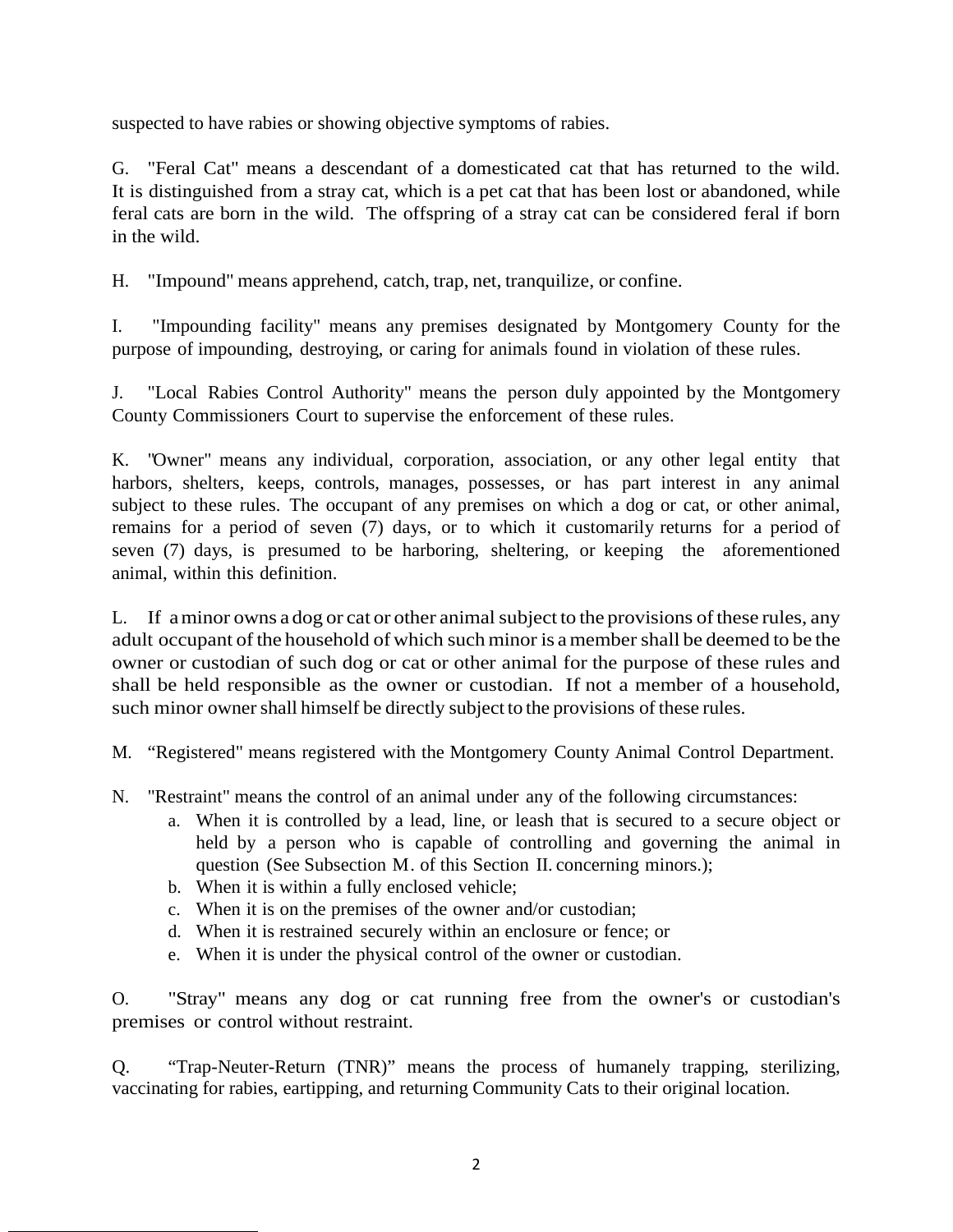R. "Temporary Ownership" means the provisional assumption of ownership for the purpose of preventative immunizations and treatment, including emergent humane euthanasia as directed by a licensed veterinarian in the event of suffering, during an animal's stray hold period at an impound facility.

S. "Community Cat" means a cat that is abandoned, stray, lost, free roaming or feral but excludes (a) indoor cats surrendered by the owner, (b) indoor or outdoor cats which are not healthy enough to undergo spay/neuter surgery, and (c) kittens less than eight (8) weeks of age.

T. "Community Cat Caregiver" means an approved person or organization registered with the Montgomery County Animal Shelter and which person or organization provides care (including, food, shelter or medical care) to a Community Cat under the Community Cat Program. A Community Cat Caregiver will not be considered the owner, custodian, harborer, controller, or keeper of a Community Cat under this Ordinance. A non-refundable registration fee of \$\_\_\_ shall be paid with the application.

U. "Eartip" or "Eartipping" means the removal of the  $\frac{1}{4}$  inch tip of a Community Cat's ear, performed while the cat is under anesthesia, in compliance with any applicable federal or state law, and under the supervision of a licensed veterinarian, designed to identify the Community Cat as being sterilized and lawfully vaccinated for rabies.

# **SECTION III. LOCAL RABIES CONTROL AUTHORITY**

A. The Montgomery County Animal Control Supervisor is hereby designated as the Local Rabies Control Authority for purposes of these rules.

B. The Local Rabies Control Authority or his/her designee shall have the duty to enforce:

- 1. The Rabies Control Act of 1981, TEX. HEALTH & SAFETY CODE § 826.001, *et seq.* and amendments thereto;
- 2. The rules of the Texas Board of Health which comprise the minimum standards for rabies control in the State of Texas;
- 3. The Montgomery County Rules to control rabies adopted herein; and 4. The rules adopted by the Texas Board of Health concerning qua
- The rules adopted by the Texas Board of Health concerning quarantine provisions of the Rabies Control Act of 1981.

C. Failure by an owner to provide a certificate of vaccination for an animal, as required herein, shall subject the owner to citation and punishment in accordance with Texas Health & Safety Code § 826.022 and § 826.046.

## **SECTION IV. RESTRAINT AND IMPOUNDMENT**

A. All dogs and cats, with the exception of Community Cats, shall be kept under restraint, as defined in Section II., Subsection N. above.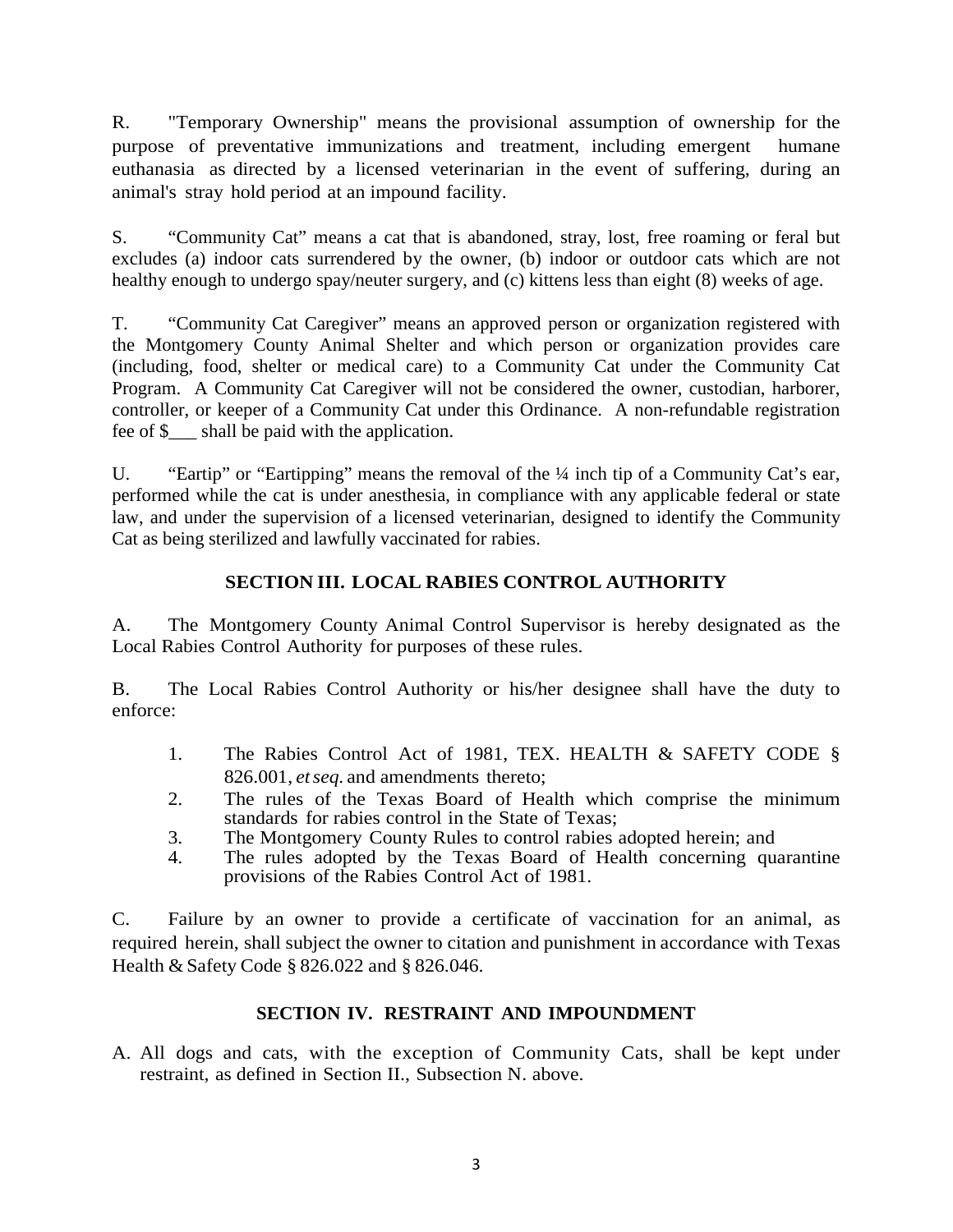- B. The owner or custodian of every dog or cat shall be held responsible for the behavior of his animal and, thereby, responsible for any violation of these rules or applicable provisions of Chapters 822 and 826 of the Texas Health & Safety Code.
- C. The Local Rabies Control Authority or his designee shall be authorized by these rules to catch, confine, and impound the following:
	- 1. All stray dogs whether or not vaccination tags are displayed;
	- 2. Any animal, whether domesticated, wild, or stray, which has bitten or scratched a person, has bitten or scratched another animal, or is suspected of having rabies or having been exposed to rabies; and
	- 3. Any dangerous dog that is improperly secured or unregistered, as required by Subsection P. of this Section IV.
- D. All animals picked up under these rules shall be impounded in the impounding facility.
- E. The Local Rabies Control Authority or his designee shall be authorized to enter upon any public highway, street, alley, court, square, park, or sidewalk or any other public grounds in order to seize any stray dog or cat. The Local Rabies Control Authority or his designee shall be authorized to enter upon any private property to seize a stray dog or cat:
	- 1. With permission of the occupant or owner thereof;
	- 2. With a valid warrant authorizing such entry;
	- 3. In an emergency under the auspices of a commissioned law enforcement officer; or
	- 4. Under exigent circumstances in which a pursuing Animal Control Officer has actually observed a dog or cat to be free-roaming and the officer believes it is necessary to immediately act to seize the animal in order to protect or prevent injury to a person, property, or another animal.
- F. Any person may collect and deliver to an Animal Control Officer any stray dog or cat for which the Animal Control Officer has authority to seize.
- G. Any dog or cat found straying upon private property may be collected by the owner of said private property and delivered to an Animal Control Officer.
- H. When a stray dog or cat is seized by an Animal Control Officer or a commissioned peace officer and the officer can identify the owner or custodian, the officer has discretion to:
	- 1. Impound the animal;
	- 2. Return the animal to the owner or custodian and cite the custodian or owner of the animal to appear in a justice of the peace court to answer charges of violation of these rules; or
	- 3. Impound the animal and cite the custodian or owner of the animal to appear in a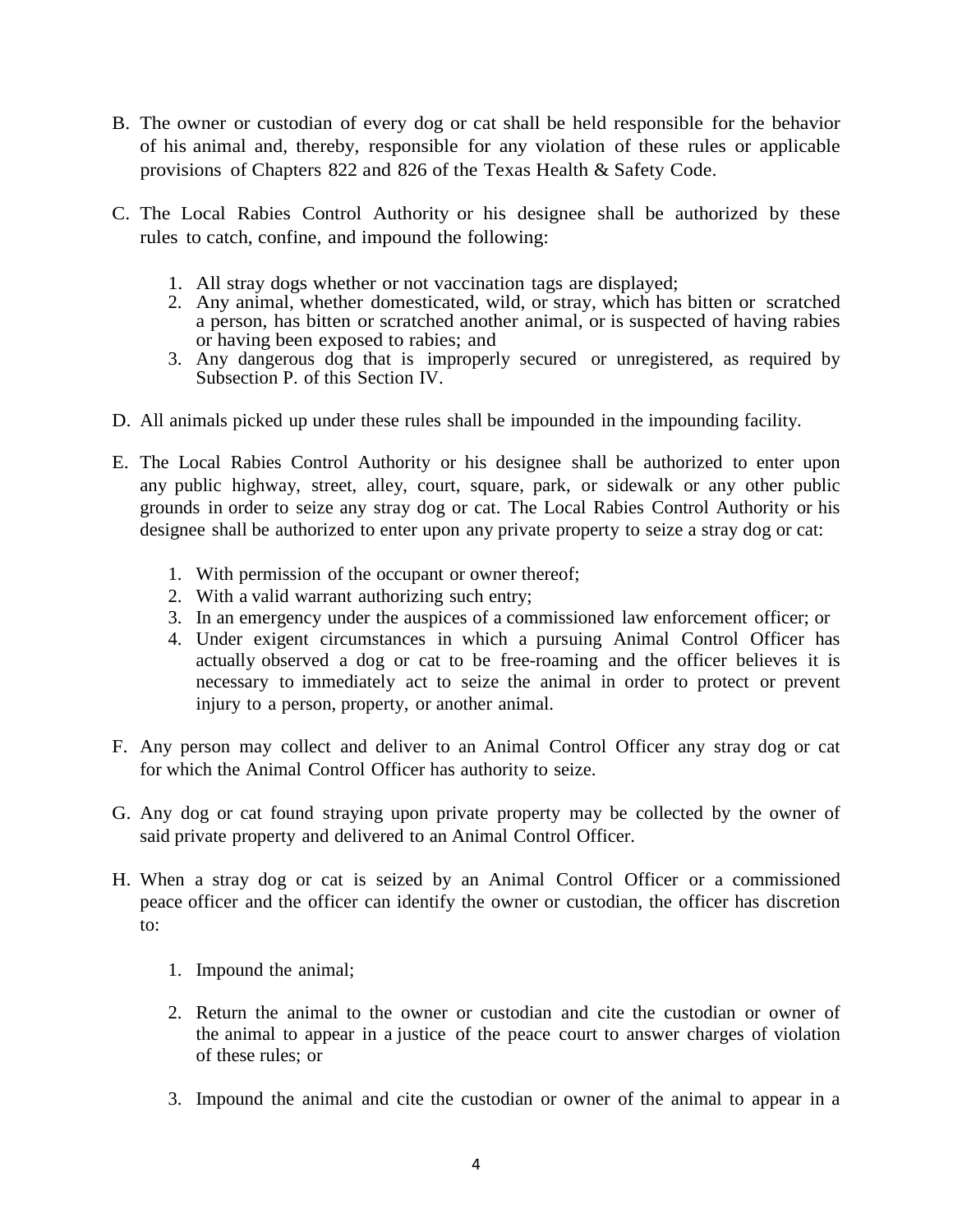justice of the peace court to answer charges of violation of these rules.

- 4. Community Cats bearing an eartip shall not be trapped or seized by an Animal Control Officer unless veterinary care is required. If an eartipped cat is trapped or seized by an Animal Control Officer it shall be immediately released where it was trapped unless veterinary care is required.
- I. It shall be the duty of the Animal Control Authority or his designee to deposit all living animals to be impounded with the impounding facility.
- J. Every stray animal impounded shall become the property of Montgomery County or its designee, pending the expiration of the stray hold period, if applicable, during which at any time an "Owner" may reclaim ownership. Each healthy, appropriate aged impounded animal, during above defined "Temporary Ownership" shall receive core immunizations as defined by the American Animal Hospital guidelines and in conjunction with a licensed veterinarian familiar with the common infectious diseases affecting dogs and cats of Montgomery County, and the most common intestinal parasite treatment upon intake, unless sick or injured, at which time a licensed veterinarian can make recommendations regarding additional treatment, immunization and/or humane euthanasia, if warranted
- K. All dogs or cats, with the exception of Community Cats and animals under four months of age, delivered to an impounding facility under these rules shall remain impounded therein, unless claimed and redeemed, for a period of four (4) days beginning the day the animal is collected by or delivered to the Animal Control Authority or Animal Shelter. At the expiration of that time, impounded animals that are not claimed and redeemed by the owner or custodian may be put up for adoption, sold, transferred to a rescue group, transferred to a foster or foster group, or humanely destroyed. Community Cats should be directed to Trap -Neuter-Return. All actions involving the care and disposition of animals impounded at the impounding facility shall be consistent with the requirements of the Animal Welfare Act (7 U.S.C. §§ 2131, *et seq.).*
- L. Notwithstanding any other provision in this ordinance, any animal under four months of age that is surrendered to an impounding facility or impounded by an Animal Control Officer shall become the sole property of Montgomery County upon delivery of the animal to the impounding facility and may be outcomed as the impounding facility deems appropriate.
- M. The owner or custodian of any impounded dog or cat may claim and redeem their animal prior to its sale, adoption, or other disposition during regular business hours of the impounding facility. No animal may be claimed or redeemed without proof of current vaccination or payment of applicable vaccination fees. Fees for redemption of animals shall not exceed those set out in the fee schedule attached to these rules and incorporated herein for all purposes; provided, however, these fees may be changed from time-to-time with approval of the Commissioners Court. Community Cat Caretakers are empowered to redeem impounded Community Cats without payment of redemption fees.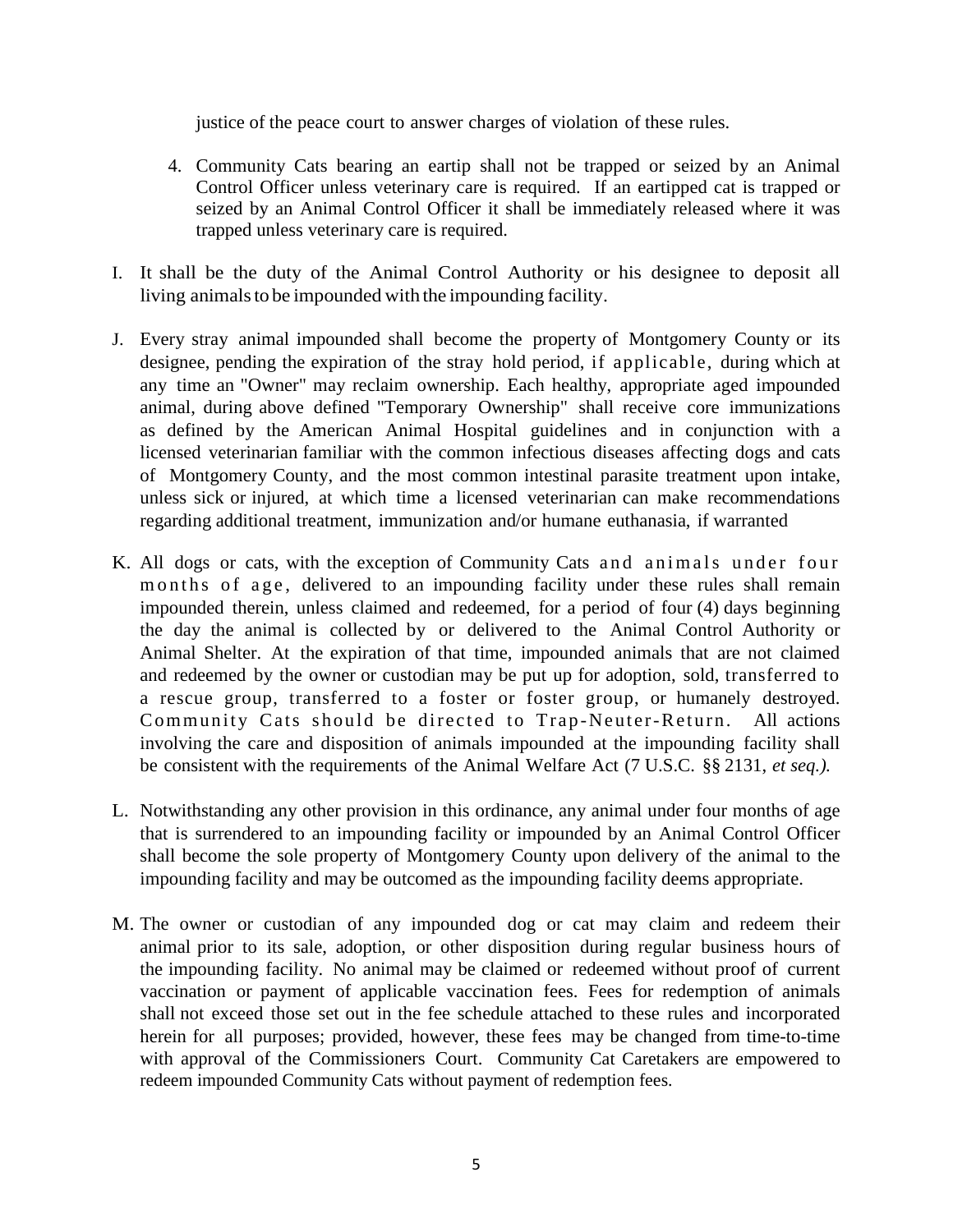- N. No person shall interfere with, hinder, or molest any Animal Control Officer, or other party designated by the Local Rabies Control Authority or his designee, in the performance of any duty delegated hereunder, or seek to release any animal taken and held in custody under the provisions of these rules, except as provided herein.
- O. Failure to comply with these rules on animal restraint shall subject the owner or custodian of the unrestrained animal to citation and punishment in accordance with Texas Health & Safety Code § 826.034.
- P. Requirements for dangerous dog; violation:
	- 1. Every dog that has been deemed to be a dangerous dog shall be confined in an enclosed structure of not less than six (6') feet in height. Such structure, if made of wire, shall be no less than nine (9) gauge. The enclosure shall be secured at all times by a locking device capable of preventing the animal from escaping the enclosure without control of the owner or his designee. The locking device shall also be sufficient to prevent unauthorized persons from opening the enclosure on their own and require a key or combination or breach.
	- 2. Not later than the  $30<sup>th</sup>$  calendar day after the date a person learns that the person is the owner of a dangerous dog, the owner shall:
		- i. Register the dangerous dog in accordance with § 822.042 of the Texas Health & Safety Code.
		- ii. Sterilize the dog, if not already sterilized;
		- iii. Failure to register or secure a dangerous dog as required herein will subject the owner of the animal to criminal penalties prescribed by Texas Health & Safety Code § 826.045;
		- iv. Have a microchip implanted in the dog that is registered to the dog's owner; and
		- v. Provide the Montgomery County Animal Control Department with an original copy of a Dangerous Dog Insurance Verification Affidavit.

3. Failure to register or secure a dangerous dog as required herein will subject the owner of the animal to criminal penalties prescribed by Texas Health & Safety Code § 822.035 and § 826.045.

## **SECTION V. VACCINATIONS**

The owner or custodian of every dog or cat shall have the dog or cat vaccinated against rabies as required by the Rabies Control Act of 1981, Chapter 826, Subchapter C. of the Texas Health & Safety Code, and the rules of the Texas Board of Health, and amendments thereto. Failure to vaccinate a dog or cat against rabies shall subject the owner or custodian of the unvaccinated animal to punishment prescribed by § 826.022 TEX. HEALTH &SAFETY CODE.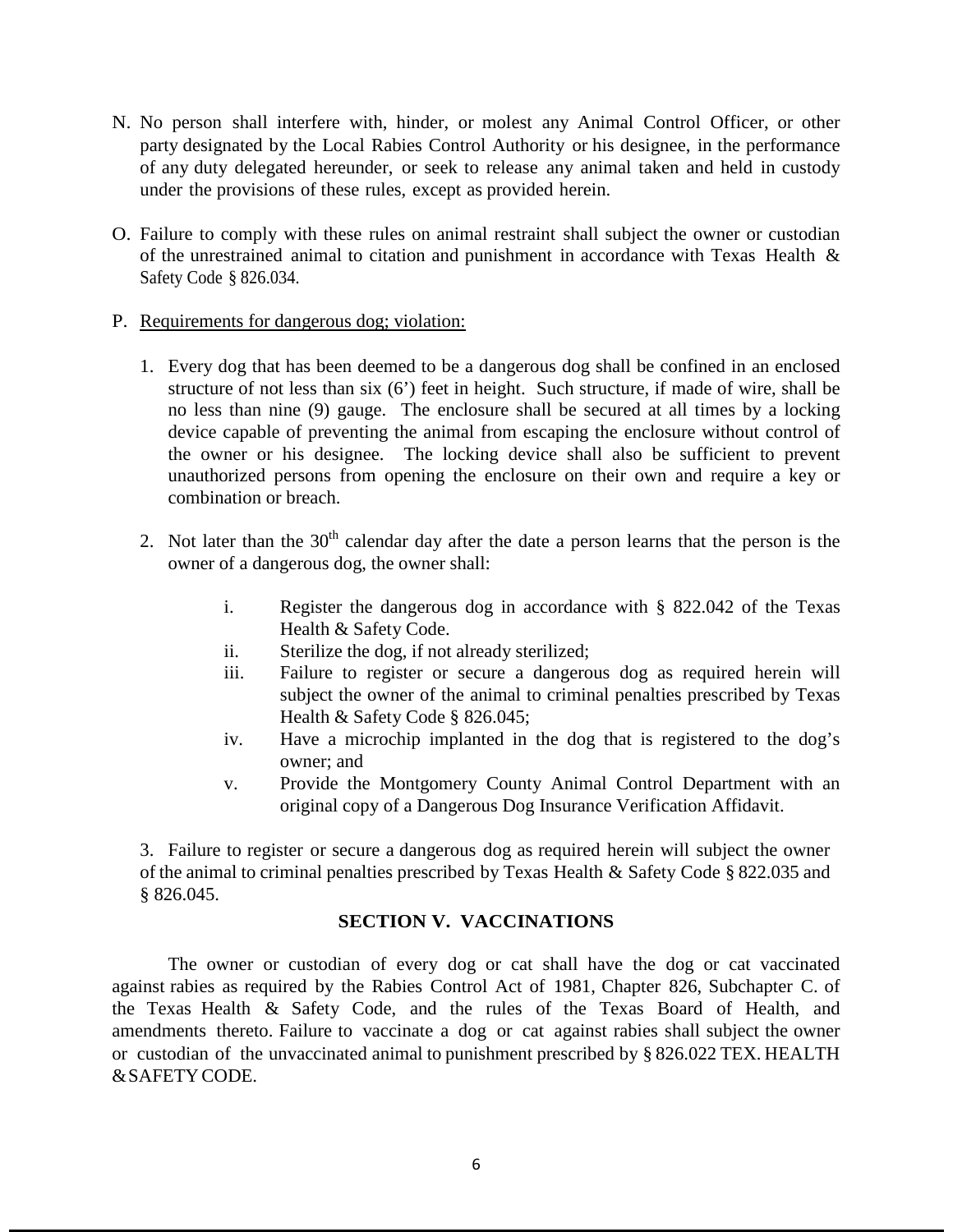#### **SECTION VI. RABIES CONTROL AND QUARANTINE**

When a dog or cat that has bitten a human has been identified, the owner or custodian shall place the animal in quarantine, as required by the Rabies Control Act of 1981, § 826.042 Texas Health & Safety Code, and the rules of the Texas Board of Health, and amendments thereto.

#### **SECTION VII. TRAP NEUTER AND RETURN PROGRAM**

Trap-Neuter-Return ("TNR") for Community Cats is the preferred method for controlling the Community Cat population. Animal control and any contracted shelter organizations shall prioritize Trap-Neuter-Return as the preferred outcome for Community Cats. Specifically:

(a) Trapping of Community Cats is permitted only for the purpose of Trap-Neuter-Return unless a Community Cat is injured and veterinary care is required;

(b) An eartipped cat received by local shelters shall be returned to the location where trapped unless veterinary care is required. A trapped eartipped cat shall be released on site unless veterinary care is required;

(c) Community Cat Caregivers are empowered to reclaim impounded Community Cats without proof of ownership solely for the purpose of the implementation of Trap-Neuter-Return.

The Owner of any abandoned, stray, lost, free, roaming or feral cat which is trapped, seized or otherwise delivered to the Shelter and which would otherwise qualify as a Community Cat ("Qualifying Cat") is deemed to hereby consent to the spay or neuter and eartipping of such Qualifying Cat and also consents to the participation of the Qualifying Cat in the TNR program. In the alternative, the Owner of any Qualifying Cat appoints the Animal Shelter Director, or his/her designee, as agent to consent to the spay or neuter and eartipping of such Qualifying Cat.

### **SECTION VIII. VIOLATIONS**

A person convicted of violating a section of this ordinance shall be punished by a fine not to exceed \$500 for each separate violation. A person who has been previously been convicted of a violation under this ordinance shall be punished by a fine of not less than \$250 and not more than \$1000 for each subsequent conviction.

## **Montgomery County Animal Control / Animal Shelter Fees Schedule**

| Fee                                                 | Amount   | <b>Disposition of Fee</b> |
|-----------------------------------------------------|----------|---------------------------|
| Transportation Fee (if picked up by Animal Control) | \$35.00  | General Fund              |
| First Impound Fee                                   | \$35.00  | General Fund              |
| Second Impound Fee                                  | \$70.00  | General Fund              |
| Third and Subsequent Impound Fee                    | \$100.00 | General Fund              |